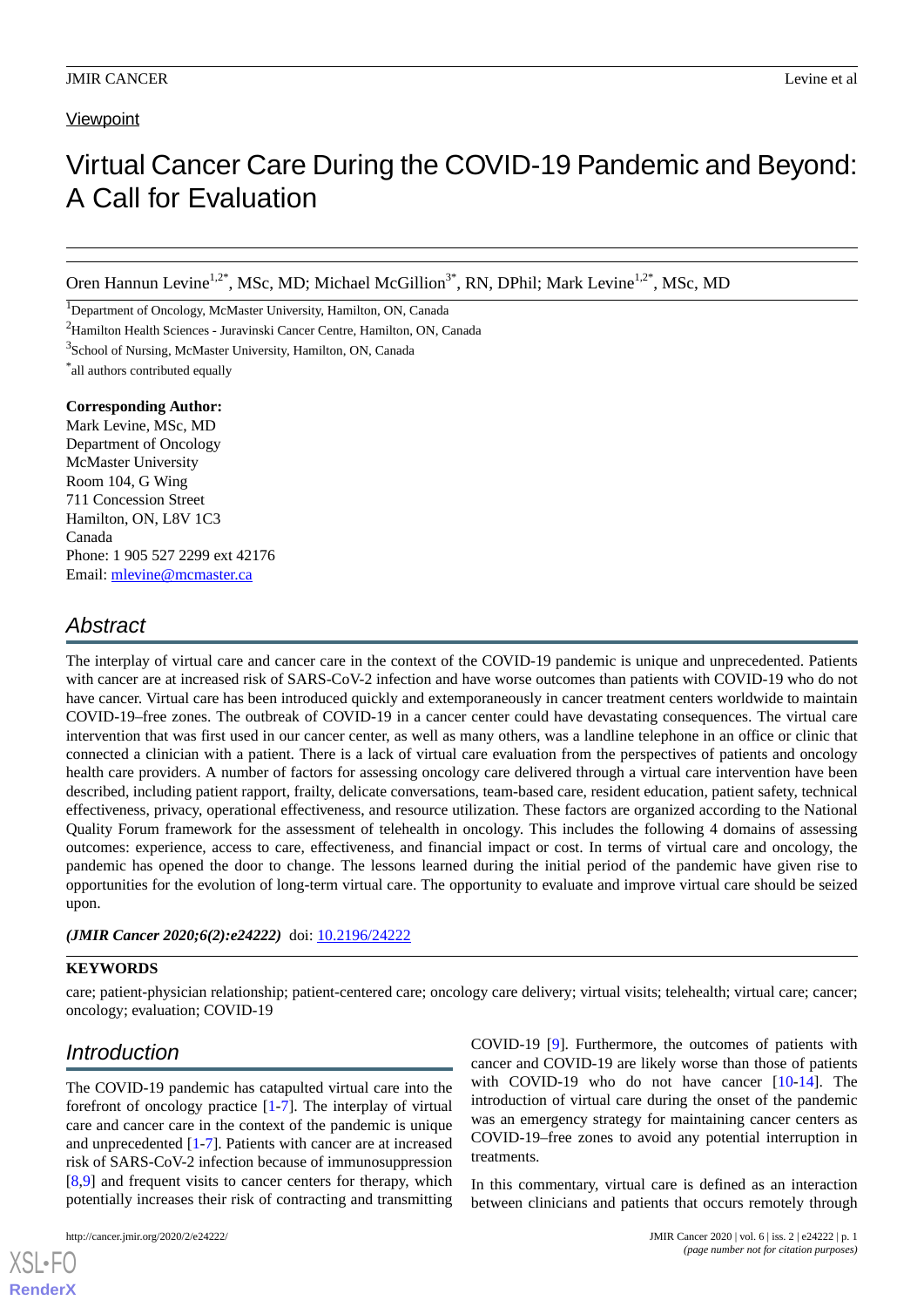#### JMIR CANCER Levine et al.

communication or information technologies with the aim of facilitating or maximizing the quality and effectiveness of patient care [\[15](#page-3-6)[,16](#page-3-7)]. During the onset of the pandemic, a landline telephone in an office or clinic was first used in our cancer center to conduct consultations and follow-up assessments, share test results with patients and families, and have delicate and difficult conversations. The use of telephone landlines was our first immediate option for remote care during the pandemic crisis. This experience stimulated our thoughts on virtual care and our need to increase capacity in this regard. Initially, there was limited video connectivity in cancer centers. However, this is now changing, and the pandemic has allowed for virtual care approaches to evolve.

<span id="page-1-0"></span>Virtual care has been introduced quickly and has featured extemporaneous implementation under time pressure [\[1](#page-3-0)-[7\]](#page-3-1). It

is anticipated that there will be pressure to continue virtual care in oncology because of its efficiency and potential to cut costs [[17\]](#page-3-8). However, there is a lack of virtual care evaluation from the perspectives of patients and oncology health care providers. Herein, we consider the impact of the virtualization of oncology practices with respect to a number of factors. Based on our recent experience with virtual care, albeit mostly telephone-based care, we highlight opportunities to evaluate models of care in oncology practices that incorporate any virtual technology. The factors that we consider are organized according to the National Quality Form framework for the assessment of telehealth in oncology. This includes the following 4 domains of assessing outcomes: experience, access to care, effectiveness, and financial impact or cost [\[18](#page-3-9)] ([Table 1\)](#page-1-0).

**Table 1.** National Quality Forum telehealth measurement framework.

| Factors                   | Domains <sup>a</sup> |                          |            |               |
|---------------------------|----------------------|--------------------------|------------|---------------|
|                           | Access to care       | Financial impact or cost | Experience | Effectiveness |
| Patient rapport           |                      |                          | $^{+}$     |               |
| Patient frailty           |                      |                          | $^{+}$     |               |
| Delicate conversations    |                      |                          | $^{+}$     |               |
| Multidisciplinary care    | $^{+}$               |                          |            |               |
| Role of the nurse         | $^{+}$               |                          |            |               |
| Resident education        |                      |                          |            | $^{+}$        |
| Patient safety            |                      |                          | $+$        | $^{+}$        |
| Technical effectiveness   |                      |                          |            | $^{+}$        |
| Privacy                   |                      |                          |            | $^{+}$        |
| Operational effectiveness |                      | $^{+}$                   |            | $^{+}$        |
| Resource utilization      |                      | $+$                      |            |               |

<sup>a</sup>The domain related to a factor.

### *Experience*

#### **Patient Rapport**

Establishing a strong rapport with patients is important for building trust [\[19](#page-3-10)]. A patient's first visit to a cancer center is often the most important for building strong clinician-patient relationships [\[19](#page-3-10)]. Diagnoses, prognoses, and treatment options are usually addressed in the first consultation visit. Furthermore, the physical examination can impact the care plan, and thorough assessments may contribute to a sense of trust with medical care. With remote care, it can be more challenging to establish patient rapport. Strong rapport is helpful for identifying when a patient's status has changed (eg, cancer spread) and providing compassionate care [\[19](#page-3-10)[,20](#page-3-11)]. Methods for optimizing the sense of connectedness between patients and care providers during virtual care requires further study.

#### **Patient Frailty**

 $XS$  • FO **[RenderX](http://www.renderx.com/)**

Many patients with cancer are older adults who have other comorbid medical illnesses. Frailty is not an illness; it is a syndrome that combines the effects of natural aging with the

outcomes of multiple long-term conditions, such as the loss of fitness and reserves [[21](#page-3-12)]. Chemotherapy is often associated with toxicity, which can sometimes be life-threatening, and toxicity tends to increase with age. However, there are older patients whose physical conditions are robust. It is important to be able to assess the frailty of the patient to avoid the risk of excessive toxicity and undertreatment. The reliability of remote frailty assessments requires exploration.

#### **Delicate Conversations**

Bad news conversations can be very difficult during remote care, especially over the phone  $[22,23]$  $[22,23]$  $[22,23]$  $[22,23]$ . Even when using video-based technology, it may not be possible to pick up on body language and visual cues to gauge how a patient is receiving information. The parameters of video-based communication can limit direct eye contact and leave room for miscommunication and the indeterminacy of one's intent [[24\]](#page-4-1). Thus, it remains unclear whether visits scheduled for potentially sensitive conversations should be done virtually or in person. If such conversations are done in person during the time of a pandemic, the patient must arrive alone for what may be a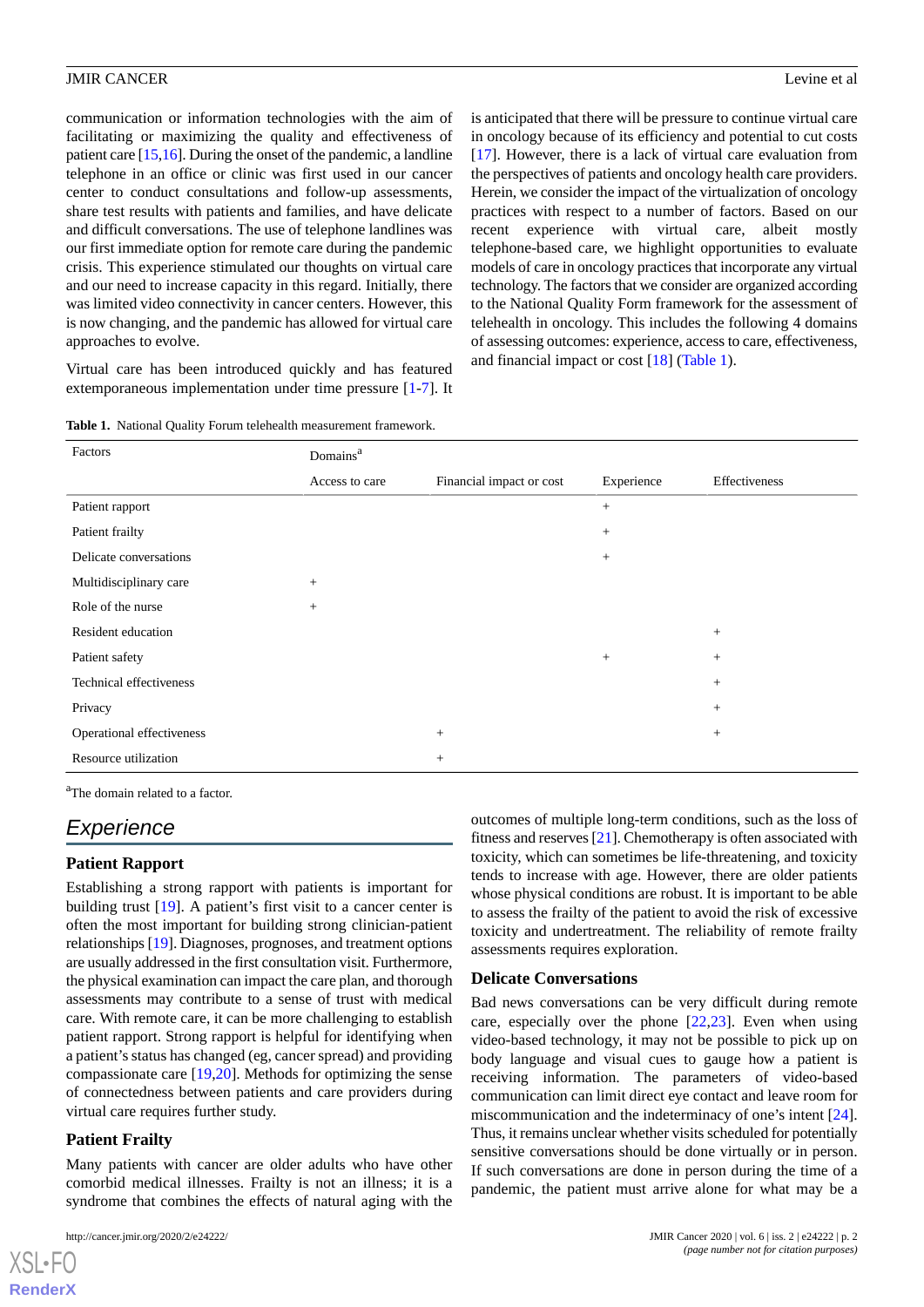#### JMIR CANCER Levine et al.

difficult and anxiety-provoking experience. Assessing patient experience may help define a reasonable standard.

### *Access to Care*

#### **Multidisciplinary Care**

Multidisciplinary clinics are an important part of specialized oncology care at any major cancer center [\[25](#page-4-2)]. Surgical, medical, and radiation oncologists assess patients together in order to make a treatment recommendation. Usually, this requires multiple people in 1 room and violates physical distancing recommendations. Virtual technology allows multiple specialists to interact with a patient at the same time, but it can be cumbersome and logistically challenging. Patient and care provider satisfaction is an important measure for ensuring that multidisciplinary care is sustainable in a virtual model.

#### **Role of the Nurse**

In many cancer centers, the model of nursing is a shared-care model between oncologists and nurses. Nurses have many responsibilities regarding patient care, including symptom assessment, health education, and triaging calls regarding treatment toxicity and the psychologic, emotional, and social aspects of care [\[26](#page-4-3)]. There is potential for the nurse's role to be marginalized due to virtual care. We see a need for the in-depth evaluation of the impact of virtual care on the supportive and relational aspects of nursing work.

### *Effectiveness*

#### **Resident Education**

Another challenge is incorporating medical student and postgraduate resident education into virtual practice. Traditionally, in clinics, a resident enters a patient examining room to take an illness history and perform a physical examination. Afterward, they leave the room and confer with the staff oncologist, which is an opportunity for on-the-fly teaching. Upon returning to the patient together with the staff oncologist, there is a chance for bedside teaching. This process cannot be performed with remote care. Recently, there has been a shift toward competency-based residency education, which emphasizes direct observation and feedback [\[27](#page-4-4),[28\]](#page-4-5). Video calls may allow for the observation of a resident's communication skills. However, whether this is sufficient to establish a trainee's competence for clinical practice requires validation.

#### **Patient Safety**

It is routine for a patient to be weighed at every visit. Weight can be an important clue for determining changes in health status and the need to change drug dosing. Standardized symptom assessments are completed before visiting the clinician. These assessments also serve as a screen for important changes in health status. However, the uptake of online symptom screening has been inconsistent. Without these early warning signs, are patients more likely to experience toxicity? Health services research could help elucidate this question.

#### **Technical Effectiveness**

It is important to keep in mind that many patients do not have access to video calling software, high-speed internet, or email [[29](#page-4-6)[-31](#page-4-7)]. Furthermore, the patient's prior experience with technology may affect the success of virtual encounters [\[29](#page-4-6)[-31](#page-4-7)]. Occasionally, sound quality, language barriers, and hearing impairment make it difficult to determine if information has been understood correctly. Other barriers to virtual communication include somnolence and confusion from chemotherapy, supportive medications (eg, narcotics), or advanced cancer [[32\]](#page-4-8).

#### **Privacy**

Patients and care providers must trust that the information being transmitted during care is private and secure  $[30,31,33]$  $[30,31,33]$  $[30,31,33]$  $[30,31,33]$  $[30,31,33]$ . When health care practices are conducted virtually and all information is transferred electronically, the situation becomes more complex. There remains much to be learned about implementing and scaling virtual care in oncology per the Hospital Level 7 integration standards for seamless and cybersecure hospital-to-home connection [\[34](#page-4-11)]. The best practices for implementing virtual care models that measurably preserve patients' and families' privacy and ensure the security of data throughout the virtual care process are paramount [\[34](#page-4-11)].

### *Financial Impact or Cost*

#### **Operational Effectiveness**

Patient convenience and clinical service-related satisfaction may be enhanced through virtual care, as costly parking fees and lengthy periods in waiting rooms can be avoided. Physician reimbursement was an issue during the beginning of the pandemic due to the rapid implementation of virtual care in oncology, but this has been addressed [\[33](#page-4-10)]. From the clinician's perspective, follow-up visits may be shorter, allowing for more patient assessments. However, if a patient is unavailable, is time lost through repeated attempts to contact that patient? Whether virtual care in oncology is more efficient than in-person care remains unknown, but this should be studied [[33,](#page-4-10)[35](#page-4-12)].

#### **Resource Utilization**

If patients perceive a lack of access to cancer centers when urgent in-person assessments are needed, they may resort to visiting the emergency department for symptom complaints or treatment toxicity. Administrative data should be scrutinized to assess the impact of virtual care on acute care resource utilization [\[35](#page-4-12)].

## *Conclusion*

In terms of virtual care and oncology, the COVID-19 pandemic has opened the door to change. The lessons learned during the initial period of the pandemic have given rise to opportunities for the evolution of long-term virtual care. It would be unfortunate not to learn from our experiences through thoughtful and scholarly assessment. Assessment measures should span the areas of experience, access to care, effectiveness, and financial impact or cost. The opportunity to evaluate and improve virtual care should be seized upon.

```
XSL•FO
RenderX
```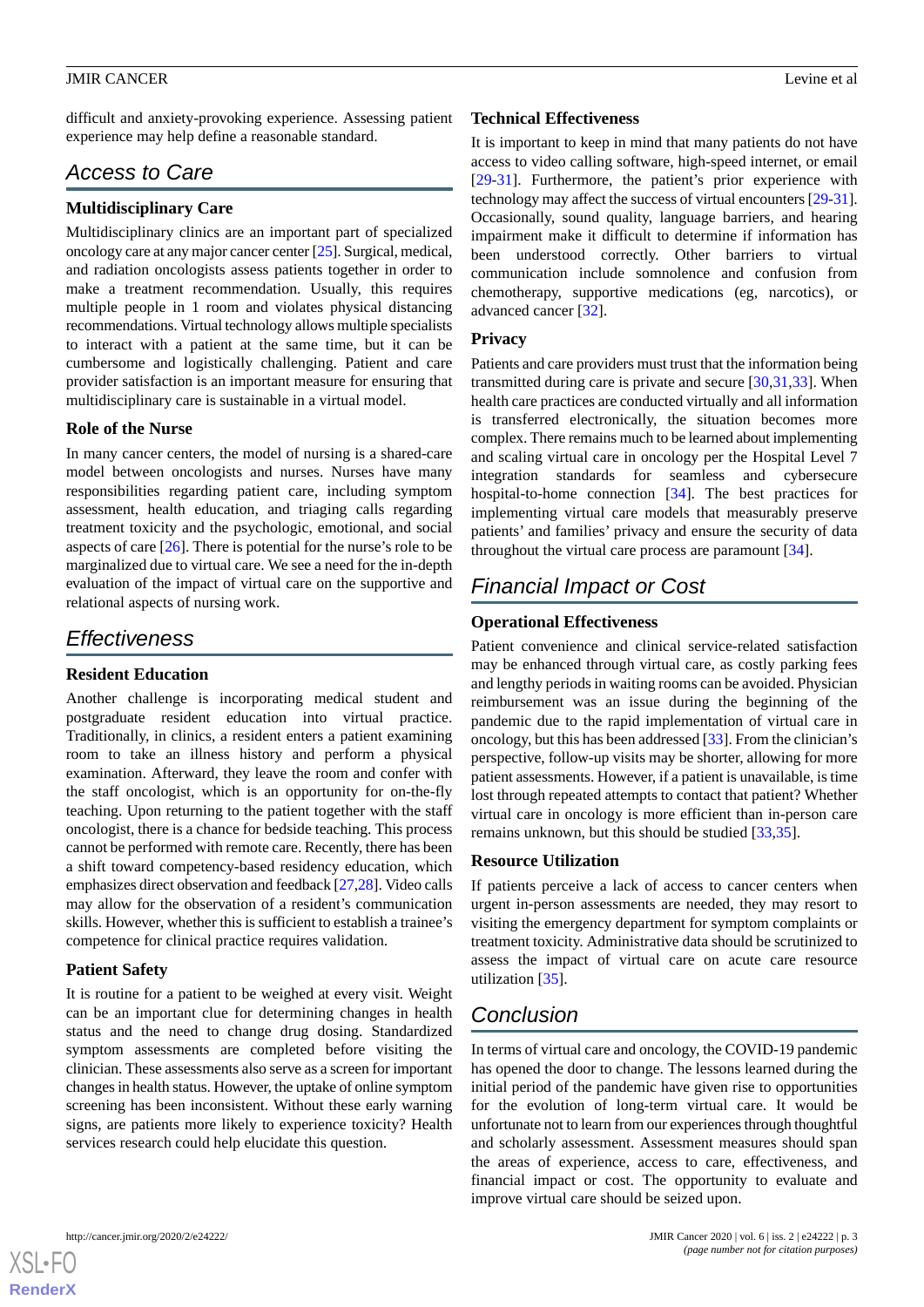#### **Conflicts of Interest**

None declared.

#### <span id="page-3-0"></span>**References**

- 1. Mullangi S, Schleicher SM, Aviki EM. Innovation in Cancer Care Delivery in the Era of COVID-19. JCO Oncol Pract 2020 Nov;16(11):718-719. [doi: [10.1200/OP.20.00336\]](http://dx.doi.org/10.1200/OP.20.00336) [Medline: [32552318\]](http://www.ncbi.nlm.nih.gov/entrez/query.fcgi?cmd=Retrieve&db=PubMed&list_uids=32552318&dopt=Abstract)
- 2. Mulvey TM, Jacobson JO. COVID-19 and Cancer Care: Ensuring Safety While Transforming Care Delivery. J Clin Oncol 2020 Oct 01;38(28):3248-3251. [doi: [10.1200/JCO.20.01474\]](http://dx.doi.org/10.1200/JCO.20.01474) [Medline: [32749939\]](http://www.ncbi.nlm.nih.gov/entrez/query.fcgi?cmd=Retrieve&db=PubMed&list_uids=32749939&dopt=Abstract)
- 3. The Lancet Oncology. COVID-19: global consequences for oncology. Lancet Oncol 2020 Apr;21(4):467 [\[FREE Full text](http://europepmc.org/abstract/MED/32240603)] [doi: [10.1016/S1470-2045\(20\)30175-3](http://dx.doi.org/10.1016/S1470-2045(20)30175-3)] [Medline: [32240603\]](http://www.ncbi.nlm.nih.gov/entrez/query.fcgi?cmd=Retrieve&db=PubMed&list_uids=32240603&dopt=Abstract)
- 4. van de Haar J, Hoes LR, Coles CE, Seamon K, Fröhling S, Jäger D, et al. Caring for patients with cancer in the COVID-19 era. Nat Med 2020 May;26(5):665-671. [doi: [10.1038/s41591-020-0874-8](http://dx.doi.org/10.1038/s41591-020-0874-8)] [Medline: [32405058](http://www.ncbi.nlm.nih.gov/entrez/query.fcgi?cmd=Retrieve&db=PubMed&list_uids=32405058&dopt=Abstract)]
- 5. Cinar P, Cox J, Kamal A, Bickel K, Krzyzanowska M, Armitage J, et al. Oncology Care Delivery in the COVID-19 Pandemic: An Opportunity to Study Innovations and Outcomes. JCO Oncol Pract 2020 Aug;16(8):431-434. [doi: [10.1200/OP.20.00326\]](http://dx.doi.org/10.1200/OP.20.00326) [Medline: [32463764](http://www.ncbi.nlm.nih.gov/entrez/query.fcgi?cmd=Retrieve&db=PubMed&list_uids=32463764&dopt=Abstract)]
- <span id="page-3-1"></span>6. Segelov E, Underhill C, Prenen H, Karapetis C, Jackson C, Nott L, et al. Practical Considerations for Treating Patients With Cancer in the COVID-19 Pandemic. JCO Oncol Pract 2020 Aug;16(8):467-482. [doi: [10.1200/OP.20.00229](http://dx.doi.org/10.1200/OP.20.00229)] [Medline: [32401686](http://www.ncbi.nlm.nih.gov/entrez/query.fcgi?cmd=Retrieve&db=PubMed&list_uids=32401686&dopt=Abstract)]
- <span id="page-3-2"></span>7. Schrag D, Hershman DL, Basch E. Oncology Practice During the COVID-19 Pandemic. JAMA 2020 May 26;323(20):2005-2006. [doi: [10.1001/jama.2020.6236](http://dx.doi.org/10.1001/jama.2020.6236)] [Medline: [32282023\]](http://www.ncbi.nlm.nih.gov/entrez/query.fcgi?cmd=Retrieve&db=PubMed&list_uids=32282023&dopt=Abstract)
- <span id="page-3-3"></span>8. Dai M, Liu D, Liu M, Zhou F, Li G, Chen Z, et al. Patients with Cancer Appear More Vulnerable to SARS-CoV-2: A Multicenter Study during the COVID-19 Outbreak. Cancer Discov 2020 Jun:10(6):783-791 [\[FREE Full text\]](http://cancerdiscovery.aacrjournals.org/lookup/pmidlookup?view=long&pmid=32345594) [doi: [10.1158/2159-8290.CD-20-0422](http://dx.doi.org/10.1158/2159-8290.CD-20-0422)] [Medline: [32345594\]](http://www.ncbi.nlm.nih.gov/entrez/query.fcgi?cmd=Retrieve&db=PubMed&list_uids=32345594&dopt=Abstract)
- <span id="page-3-4"></span>9. London JW, Fazio-Eynullayeva E, Palchuk MB, Sankey P, McNair C. Effects of the COVID-19 Pandemic on Cancer-Related Patient Encounters. JCO Clin Cancer Inform 2020 Jul;4:657-665 [\[FREE Full text](https://ascopubs.org/doi/10.1200/CCI.20.00068?url_ver=Z39.88-2003&rfr_id=ori:rid:crossref.org&rfr_dat=cr_pub%3dpubmed)] [doi: [10.1200/CCI.20.00068\]](http://dx.doi.org/10.1200/CCI.20.00068) [Medline: [32716647](http://www.ncbi.nlm.nih.gov/entrez/query.fcgi?cmd=Retrieve&db=PubMed&list_uids=32716647&dopt=Abstract)]
- 10. Liang W, Guan W, Chen R, Wang W, Li J, Xu K, et al. Cancer patients in SARS-CoV-2 infection: a nationwide analysis in China. Lancet Oncol 2020 Mar;21(3):335-337 [[FREE Full text](http://europepmc.org/abstract/MED/32066541)] [doi: [10.1016/S1470-2045\(20\)30096-6\]](http://dx.doi.org/10.1016/S1470-2045(20)30096-6) [Medline: [32066541](http://www.ncbi.nlm.nih.gov/entrez/query.fcgi?cmd=Retrieve&db=PubMed&list_uids=32066541&dopt=Abstract)]
- 11. Wang D, Hu B, Hu C, Zhu F, Liu X, Zhang J, et al. Clinical Characteristics of 138 Hospitalized Patients With 2019 Novel Coronavirus-Infected Pneumonia in Wuhan, China. JAMA 2020 Mar 17;323(11):1061-1069 [[FREE Full text\]](http://europepmc.org/abstract/MED/32031570) [doi: [10.1001/jama.2020.1585](http://dx.doi.org/10.1001/jama.2020.1585)] [Medline: [32031570](http://www.ncbi.nlm.nih.gov/entrez/query.fcgi?cmd=Retrieve&db=PubMed&list_uids=32031570&dopt=Abstract)]
- <span id="page-3-5"></span>12. Miyashita H, Mikami T, Chopra N, Yamada T, Chernyavsky S, Rizk D, et al. Do patients with cancer have a poorer prognosis of COVID-19? An experience in New York City. Ann Oncol 2020 Aug;31(8):1088-1089 [[FREE Full text](http://europepmc.org/abstract/MED/32330541)] [doi: [10.1016/j.annonc.2020.04.006](http://dx.doi.org/10.1016/j.annonc.2020.04.006)] [Medline: [32330541](http://www.ncbi.nlm.nih.gov/entrez/query.fcgi?cmd=Retrieve&db=PubMed&list_uids=32330541&dopt=Abstract)]
- <span id="page-3-6"></span>13. Mehta V, Goel S, Kabarriti R, Cole D, Goldfinger M, Acuna-Villaorduna A, et al. Case Fatality Rate of Cancer Patients with COVID-19 in a New York Hospital System. Cancer Discov 2020 Jul;10(7):935-941 [[FREE Full text](http://europepmc.org/abstract/MED/32357994)] [doi: [10.1158/2159-8290.CD-20-0516](http://dx.doi.org/10.1158/2159-8290.CD-20-0516)] [Medline: [32357994\]](http://www.ncbi.nlm.nih.gov/entrez/query.fcgi?cmd=Retrieve&db=PubMed&list_uids=32357994&dopt=Abstract)
- <span id="page-3-7"></span>14. Kuderer NM, Choueiri TK, Shah DP, Shyr Y, Rubinstein SM, Rivera DR, COVID-19 and Cancer Consortium. Clinical impact of COVID-19 on patients with cancer (CCC19): a cohort study. Lancet 2020 Jun 20;395(10241):1907-1918 [\[FREE](http://europepmc.org/abstract/MED/32473681) [Full text\]](http://europepmc.org/abstract/MED/32473681) [doi: [10.1016/S0140-6736\(20\)31187-9](http://dx.doi.org/10.1016/S0140-6736(20)31187-9)] [Medline: [32473681](http://www.ncbi.nlm.nih.gov/entrez/query.fcgi?cmd=Retrieve&db=PubMed&list_uids=32473681&dopt=Abstract)]
- <span id="page-3-9"></span><span id="page-3-8"></span>15. Schwamm LH, Erskine A, Licurse A. A digital embrace to blunt the curve of COVID19 pandemic. NPJ Digit Med 2020 May 04;3:64 [[FREE Full text](https://doi.org/10.1038/s41746-020-0279-6)] [doi: [10.1038/s41746-020-0279-6\]](http://dx.doi.org/10.1038/s41746-020-0279-6) [Medline: [32377575](http://www.ncbi.nlm.nih.gov/entrez/query.fcgi?cmd=Retrieve&db=PubMed&list_uids=32377575&dopt=Abstract)]
- <span id="page-3-10"></span>16. Canadian Medical Association. Virtual Care In Canada: Discussion paper. CMA Health Summit. URL: [https://www.cma.ca/](https://www.cma.ca/sites/default/files/pdf/News/Virtual_Care_discussionpaper_v2EN.pdf) [sites/default/files/pdf/News/Virtual\\_Care\\_discussionpaper\\_v2EN.pdf](https://www.cma.ca/sites/default/files/pdf/News/Virtual_Care_discussionpaper_v2EN.pdf) [accessed 2020-11-13]
- <span id="page-3-11"></span>17. Meti N, Rossos PG, Cheung MC, Singh S. Virtual Cancer Care During and Beyond the COVID-19 Pandemic: We Need to Get It Right. JCO Oncol Pract 2020 Sep;16(9):527-529. [doi: [10.1200/OP.20.00281](http://dx.doi.org/10.1200/OP.20.00281)] [Medline: [32401684](http://www.ncbi.nlm.nih.gov/entrez/query.fcgi?cmd=Retrieve&db=PubMed&list_uids=32401684&dopt=Abstract)]
- <span id="page-3-12"></span>18. Rising KL, Ward MM, Goldwater JC, Bhagianadh D, Hollander JE. Framework to Advance Oncology-Related Telehealth. JCO Clin Cancer Inform 2018 Dec;2:1-11 [[FREE Full text](https://ascopubs.org/doi/10.1200/CCI.17.00156?url_ver=Z39.88-2003&rfr_id=ori:rid:crossref.org&rfr_dat=cr_pub%3dpubmed)] [doi: [10.1200/CCI.17.00156](http://dx.doi.org/10.1200/CCI.17.00156)] [Medline: [30652582](http://www.ncbi.nlm.nih.gov/entrez/query.fcgi?cmd=Retrieve&db=PubMed&list_uids=30652582&dopt=Abstract)]
- <span id="page-3-13"></span>19. American Society of Clinical Oncology. Communication: What Do Patients Want and Need? J Oncol Pract 2008 Sep;4(5):249-253 [[FREE Full text](http://europepmc.org/abstract/MED/29452527)] [doi: [10.1200/JOP.0856501\]](http://dx.doi.org/10.1200/JOP.0856501) [Medline: [29452527\]](http://www.ncbi.nlm.nih.gov/entrez/query.fcgi?cmd=Retrieve&db=PubMed&list_uids=29452527&dopt=Abstract)
- 20. Journey Mapping in Cancer Care Maps. BC Patient Safety & Quality Council. 2019 Feb 01. URL: [https://bcpsqc.ca/resource/](https://bcpsqc.ca/resource/journey-mapping-in-cancer-care-maps) [journey-mapping-in-cancer-care-maps](https://bcpsqc.ca/resource/journey-mapping-in-cancer-care-maps) [accessed 2020-11-13]
- 21. Pal SK, Katheria V, Hurria A. Evaluating the older patient with cancer: understanding frailty and the geriatric assessment. CA Cancer J Clin 2010;60(2):120-132 [\[FREE Full text\]](https://doi.org/10.3322/caac.20059) [doi: [10.3322/caac.20059](http://dx.doi.org/10.3322/caac.20059)] [Medline: [20173172](http://www.ncbi.nlm.nih.gov/entrez/query.fcgi?cmd=Retrieve&db=PubMed&list_uids=20173172&dopt=Abstract)]
- 22. Fallowfield L, Jenkins V. Communicating sad, bad, and difficult news in medicine. Lancet 2004 Jan 24;363(9405):312-319. [doi: [10.1016/S0140-6736\(03\)15392-5](http://dx.doi.org/10.1016/S0140-6736(03)15392-5)] [Medline: [14751707\]](http://www.ncbi.nlm.nih.gov/entrez/query.fcgi?cmd=Retrieve&db=PubMed&list_uids=14751707&dopt=Abstract)

[XSL](http://www.w3.org/Style/XSL)•FO **[RenderX](http://www.renderx.com/)**